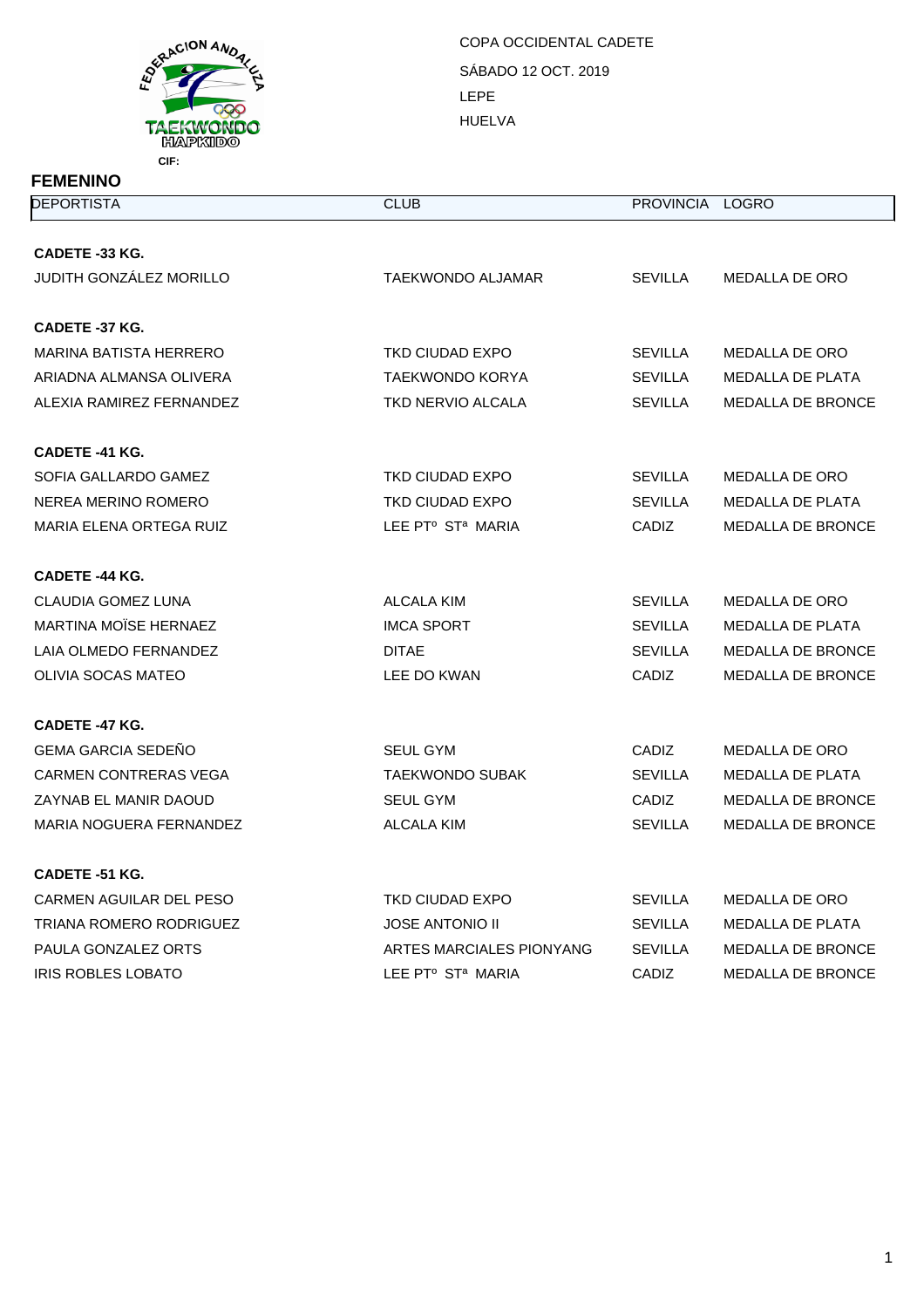

| CADETE -55 KG.                       |                       |                |                          |
|--------------------------------------|-----------------------|----------------|--------------------------|
| ANGELA MAYOR LORA                    | TKD. MAIRENA ALCOR    | <b>SEVILLA</b> | MEDALLA DE ORO           |
| ESPERANZA ALEJANDRA RAMÍREZ DA PONTE | YONG SADEUL           | <b>SEVILLA</b> | <b>MEDALLA DE PLATA</b>  |
| ANA RODRIGUEZ LOPEZ                  | <b>IMCA SPORT</b>     | <b>SEVILLA</b> | <b>MEDALLA DE BRONCE</b> |
| CADETE +59 KG.                       |                       |                |                          |
| ANDREA RAYA MANZANO                  | TKD CIUDAD EXPO       | <b>SEVILLA</b> | MEDALLA DE ORO           |
| HELENA VELAZQUEZ CARRASCAL           | <b>SATO</b>           | <b>SEVILLA</b> | <b>MEDALLA DE PLATA</b>  |
| ANA GOMEZ SIMON                      | <b>TAEKWONDO ILYO</b> | <b>SEVILLA</b> | <b>MEDALLA DE BRONCE</b> |
| <b>BEATRIZ MORENO MARTINEZ</b>       | SANTA AURELIA         | <b>SEVILLA</b> | <b>MEDALLA DE BRONCE</b> |
| <b>CADETE -59 KG.</b>                |                       |                |                          |
| MARTA RODRIGUEZ GONZALEZ             | TKD CIUDAD EXPO       | SEVILLA        | <b>MEDALLA DE ORO</b>    |
| ARIADNA MARIN RODRIGUEZ              | <b>DITAE</b>          | <b>SEVILLA</b> | <b>MEDALLA DE PLATA</b>  |
| ALEXANDRA RODRIGUEZ GONZALEZ         | <b>TAEKWONDO ILYO</b> | <b>SEVILLA</b> | <b>MEDALLA DE BRONCE</b> |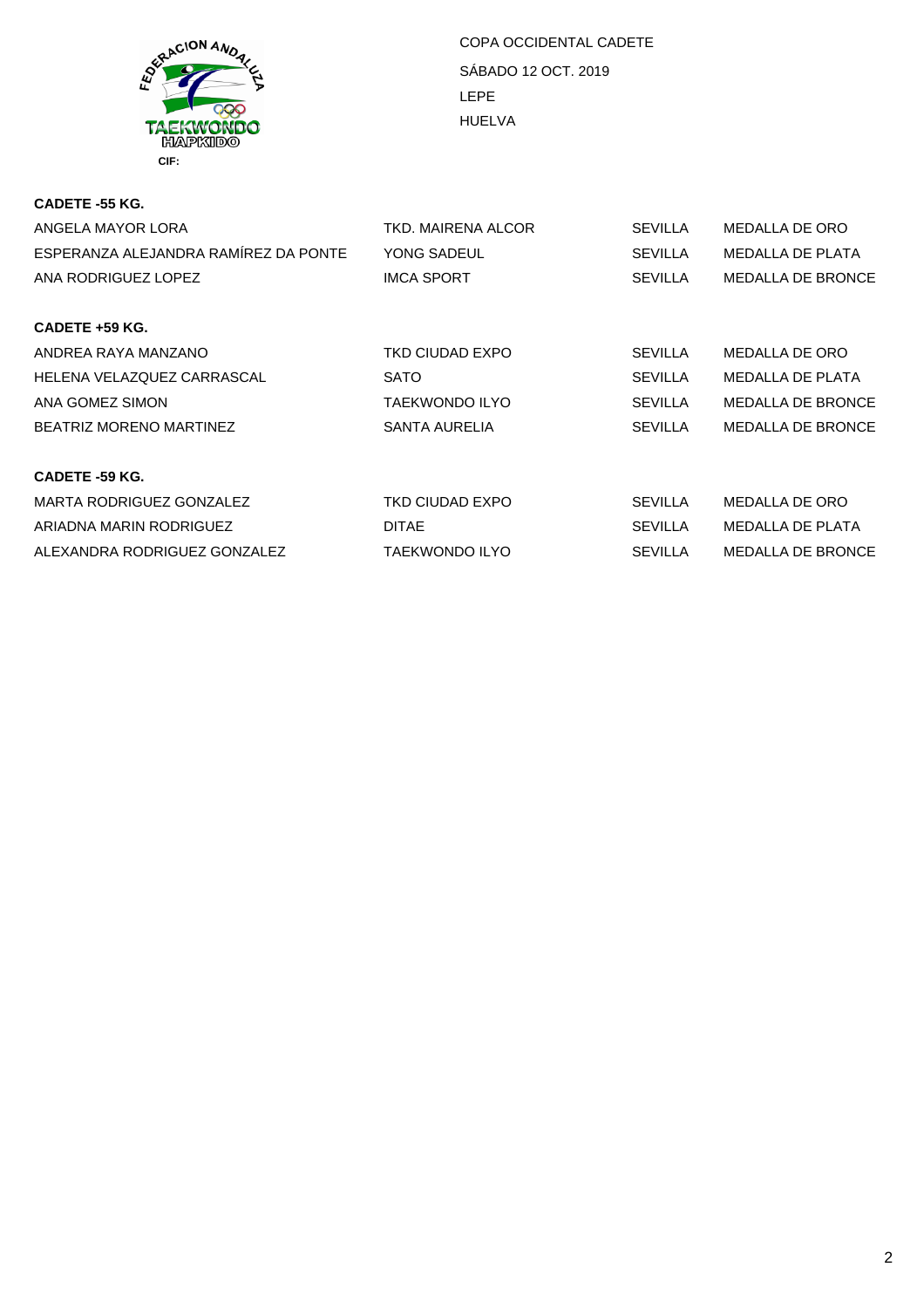

| <b>MASCULINO</b>                |                                           |                 |                          |  |
|---------------------------------|-------------------------------------------|-----------------|--------------------------|--|
| <b>DEPORTISTA</b>               | <b>CLUB</b>                               | PROVINCIA LOGRO |                          |  |
| <b>CADETE -65 KG.</b>           |                                           |                 |                          |  |
| PEDRO MARQUEZ GALLARDO          | TAEKWONDO ALJAMAR                         | <b>SEVILLA</b>  | MEDALLA DE ORO           |  |
| ADRIAN SALIM BELRAREJ CYGAL     | AMKCHITAE TAEKWONDO                       | <b>HUELVA</b>   | <b>MEDALLA DE PLATA</b>  |  |
| ANTONIO ALGABA GARCIA           | ALCALA KIM                                | <b>SEVILLA</b>  | <b>MEDALLA DE BRONCE</b> |  |
| CADETE -61 KG.                  |                                           |                 |                          |  |
| AURELIO NUÑEZ JUAN              | ALCALA KIM                                | <b>SEVILLA</b>  | MEDALLA DE ORO           |  |
| JOSÉ MIGUEL GENÍZ CARMONA       | YONG SADEUL                               | <b>SEVILLA</b>  | MEDALLA DE PLATA         |  |
| <b>EMILIO GARCIA COTAN</b>      | <b>TAEKWONDO KYONGJU</b>                  | <b>SEVILLA</b>  | <b>MEDALLA DE BRONCE</b> |  |
| YERAI VARGAS CARROZA            | <b>TKD NERVIO ALCALA</b>                  | <b>SEVILLA</b>  | MEDALLA DE BRONCE        |  |
| <b>CADETE -57 KG.</b>           |                                           |                 |                          |  |
| ALEJANDRO LOZANO CARRERA        | TKD. MAIRENA ALCOR                        | <b>SEVILLA</b>  | MEDALLA DE ORO           |  |
| ABEL EXPOSITO CASTRO            | <b>TAEKWONDO ILYO</b>                     | <b>SEVILLA</b>  | <b>MEDALLA DE PLATA</b>  |  |
| JORDI IBAÑEZ SANCHEZ            | <b>TAEKWONDO KYONGJU</b>                  | <b>SEVILLA</b>  | <b>MEDALLA DE BRONCE</b> |  |
| CADETE -53 KG.                  |                                           |                 |                          |  |
| FRANCISCO VILAR CONEJERO        | TKD CIUDAD EXPO                           | <b>SEVILLA</b>  | MEDALLA DE ORO           |  |
| MIGUEL ANGEL CASTRO HERRERO     | TKD. MAIRENA ALCOR                        | <b>SEVILLA</b>  | MEDALLA DE PLATA         |  |
| JUAN DOELLO ORDOÑEZ             | LEE PT <sup>o</sup> ST <sup>a</sup> MARIA | <b>CADIZ</b>    | <b>MEDALLA DE BRONCE</b> |  |
| ALBERTO SAUCEDO AGUILAR         | ARTES MARCIALES PIONYANG                  | <b>SEVILLA</b>  | MEDALLA DE BRONCE        |  |
| CADETE -49 KG.                  |                                           |                 |                          |  |
| ALVARO HIDALGO MERIDA           | <b>TAEKWONDO ALJAMAR</b>                  | <b>SEVILLA</b>  | <b>MEDALLA DE ORO</b>    |  |
| DANIEL CARMONA CARRION          | TKD. MAIRENA ALCOR                        | <b>SEVILLA</b>  | MEDALLA DE PLATA         |  |
| ANTONIO CARUZ BOCANEGRA         | TKD CIUDAD EXPO                           | <b>SEVILLA</b>  | <b>MEDALLA DE BRONCE</b> |  |
| RICARDO GALLEGOS PARIENTE       | <b>SENEN</b>                              | <b>SEVILLA</b>  | <b>MEDALLA DE BRONCE</b> |  |
| <b>CADETE -45 KG.</b>           |                                           |                 |                          |  |
| FRANCISCO JAVIER BECERRA GARCIA | ARTES MARCIALES PIONYANG                  | <b>SEVILLA</b>  | MEDALLA DE ORO           |  |
| DOMINGO PEREZ GUERRA            | TKD. MAIRENA ALCOR                        | <b>SEVILLA</b>  | MEDALLA DE PLATA         |  |
| JAVIER LAZCANO DIAJARA          | MOI'S KIM DO                              | <b>SEVILLA</b>  | <b>MEDALLA DE BRONCE</b> |  |
| ALEJANDRO POZO GIRALDEZ         | <b>TKD CASARICHE</b>                      | <b>SEVILLA</b>  | <b>MEDALLA DE BRONCE</b> |  |